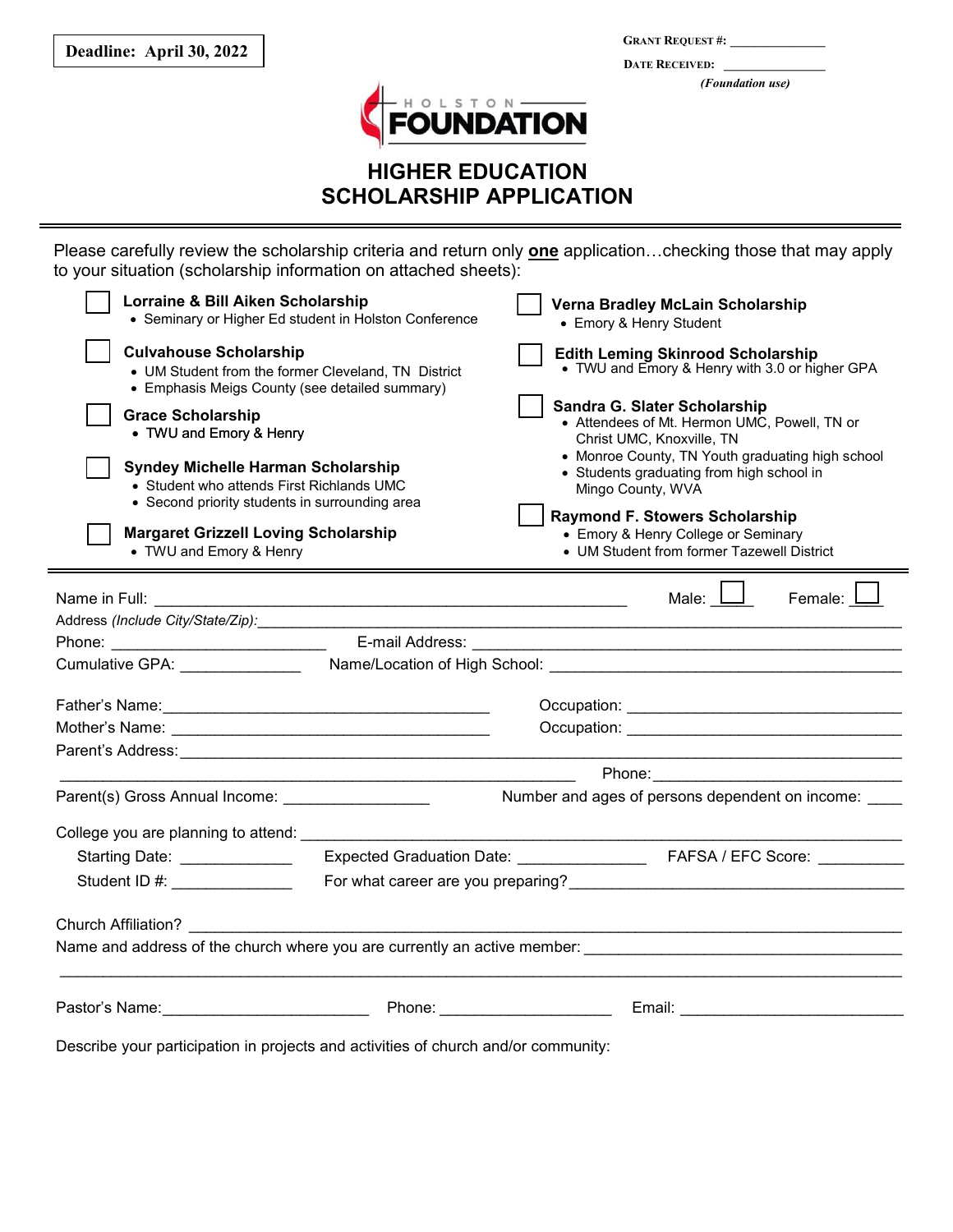Make a financial need statement regarding your need for financial assistance for the coming academic year:

**Please describe on a separate page your philosophy of life, religious development, and what influenced you in selecting your career goal and college choice. Include additional information about you that might be helpful.**

*I hereby state that the above information is accurate and correct to the best of my knowledge.*

(Applicant Signature) (Date)

Completed applications should be sent to the Holston Foundation to be evaluated by the Scholarship Committee. **INCOMPLETE APPLICATIONS WILL NOT BE CONSIDERED** 

 $\_$  , and the set of the set of the set of the set of the set of the set of the set of the set of the set of the set of the set of the set of the set of the set of the set of the set of the set of the set of the set of th



RITA BRODERICK TINA RUSSELL *Office Manager Administrative Asst.* [ritabroderick@holston.org](mailto:ritabroderick@holston.org) [tinarussell@holston.org](mailto:tinarussell@holston.org)

P.O. Box 900 Alcoa, TN 37701-0900 Office: (865) 690-8124 Fax: (865) 690-3162 Toll-Free: (833) 513-8935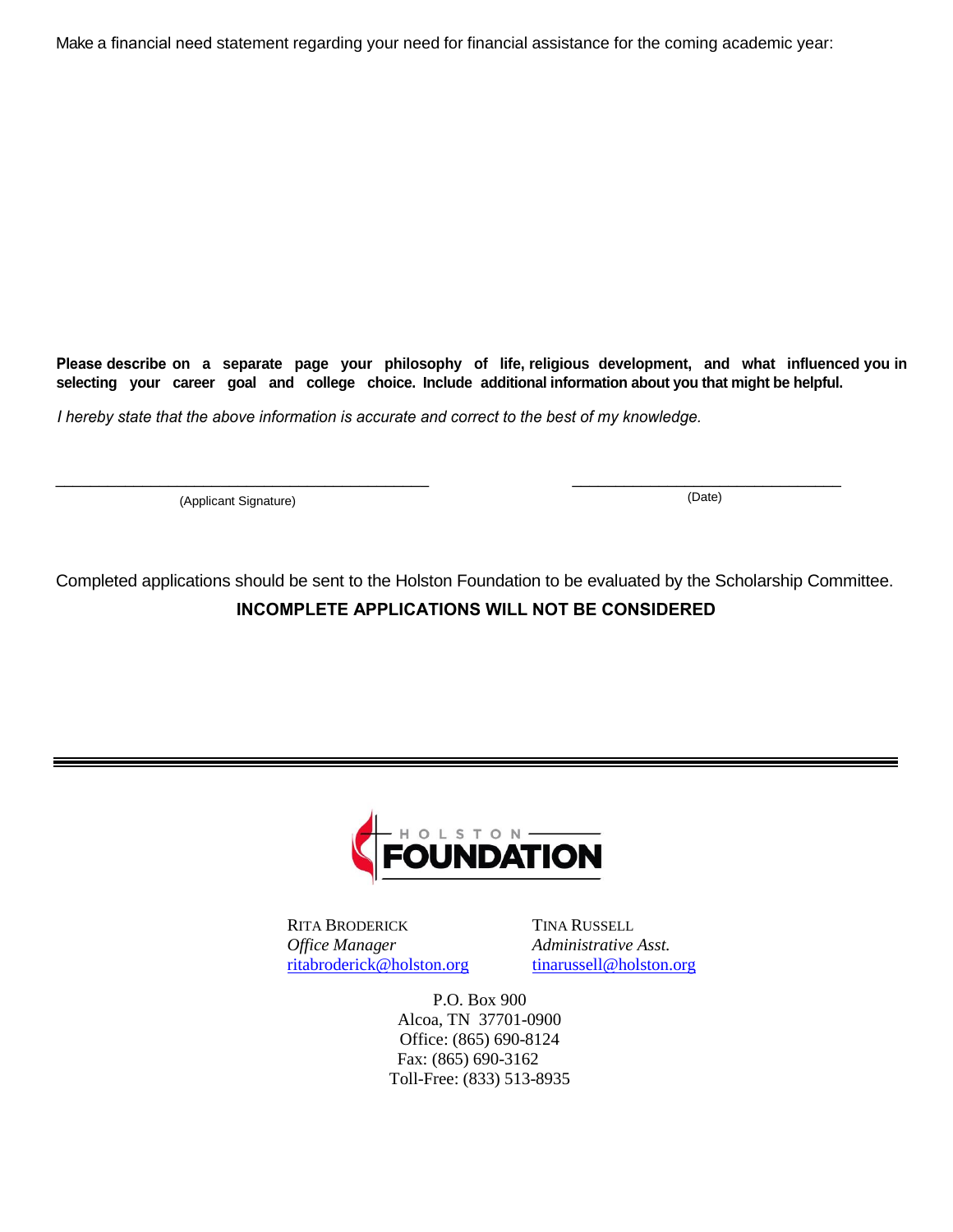# **SCHOLARSHIP DONOR INFORMATION**

#### **CULVAHOUSE SCHOLARSHIP**

Jann Culvahouse Howell, the only surviving child of James Dudley and Rachel Davis Culvahouse, wishes to provide scholarships in memory of her parents in recognition of their core values of education and compassion. "Dud"was a Meigs County native who graduated from Milligan College in 1937 and was grateful that he had the opportunity to pursue higher education during the Depression years. He died in 1989. Rachel was born in Kemper County, Mississippi, in 1917, and graduated from Mississippi State College for Women in 1937. Rachel died in 2001. Dud and Rachel married in 1948 and moved to Meigs County where they were active members of the Decatur United Methodist Church, serving in many leadership positions.

It is the donor's desire that the priority for annual distributions from this fund provide scholarships to:

- A United Methodist student from the former Cleveland District.
- Priority given to Meigs County residents, and who is an undergraduate enrolled at or entering a Tennessee public institution of higher learning or a United Methodist-affiliated college or university, and who has chosen a major in, or intends to major in, education, social work, nursing or pre-law.

#### **GRACE SCHOLARSHIP**

Jack Greene had a dream about providing a helping hand to marginal students with limited means who have a desire and drive to pursue a degree to completion through one of the Holston Conference Colleges (Tennessee Wesleyan or Emory & Henry). Back in 1996 he established his goal to raise \$100,000 as a permanent source of funding to be called **THE GRACE SCHOLARSHIP** and called on the Holston Foundation to assist.

The name "Grace" was inspired by God's response to Paul's prayer request to remove the thorn from his side. The Lord answered his prayer by saying, *"My grace is sufficient for you, for my power is made perfect in weakness." (II* CORINTHIANS 12: 7-9*)* 

Jack was born in Atlanta in 1931 as The Great Depression was ending. He has always been keenly aware of poverty and its effect on people's lives. When he was still a preschooler his family moved to rural Alabama with no plumbing, no telephone, and no paved roads. Due to an industrial expansion, his life was changed dramatically for the better. His family returned to Atlanta and he went on to benefit from an education at Georgia Tech. He moved to Kingsport and had a long and successful career at Tennessee Eastman. He joined First Broad Street United Methodist Church in 1956 after Pastor Ned Wiley knocked on his door.

For many years Jack has spent every Monday making rounds collecting aluminum cans and scrap from trash cans and businesses and lots of friends and strangers he has rallied to participate in this dream. His wife, Sue Ann, referenced him and his close friend as Sanford & Son as they made their rounds.

### **THE SIDNEY MICHELLE HARMAN ENDOWMENT**

The Sidney Michelle Harman Scholarship Endowment was established by Michelle's parents, Rita and Darrell Harman, her brother Darren and her friends of the Richlands First United Methodist Church as permanent memorial. Michelle was born September 24, 1973 and died tragically in an auto-accident on June 19, 1991. This memorial is tangible evidence of family and friends desire to carry on Michelle's love and continuous efforts to assist her fellow youth toward a successful life in Jesus Christ.

The Foundation through its selection process will determine scholarship recipients. The process shall consider the applicant's academics, needs, character, as well as participation in the church, school and community activities. Two letters of reference are required (one from the applicant's church and the other from the community at large). In addition, the applicant needs to submit a letter to tell the selection committee about herself or himself. The applicant's letter should contain descriptions of participation in activities in the church and communities, need for financial assistance, philosophy of life, choice of possible careers and goals.

It is the desire of all involved that this scholarship and the knowledge of Michelle's love, vigor and service will be blessings to the recipients who are recognized this year and in many years to come.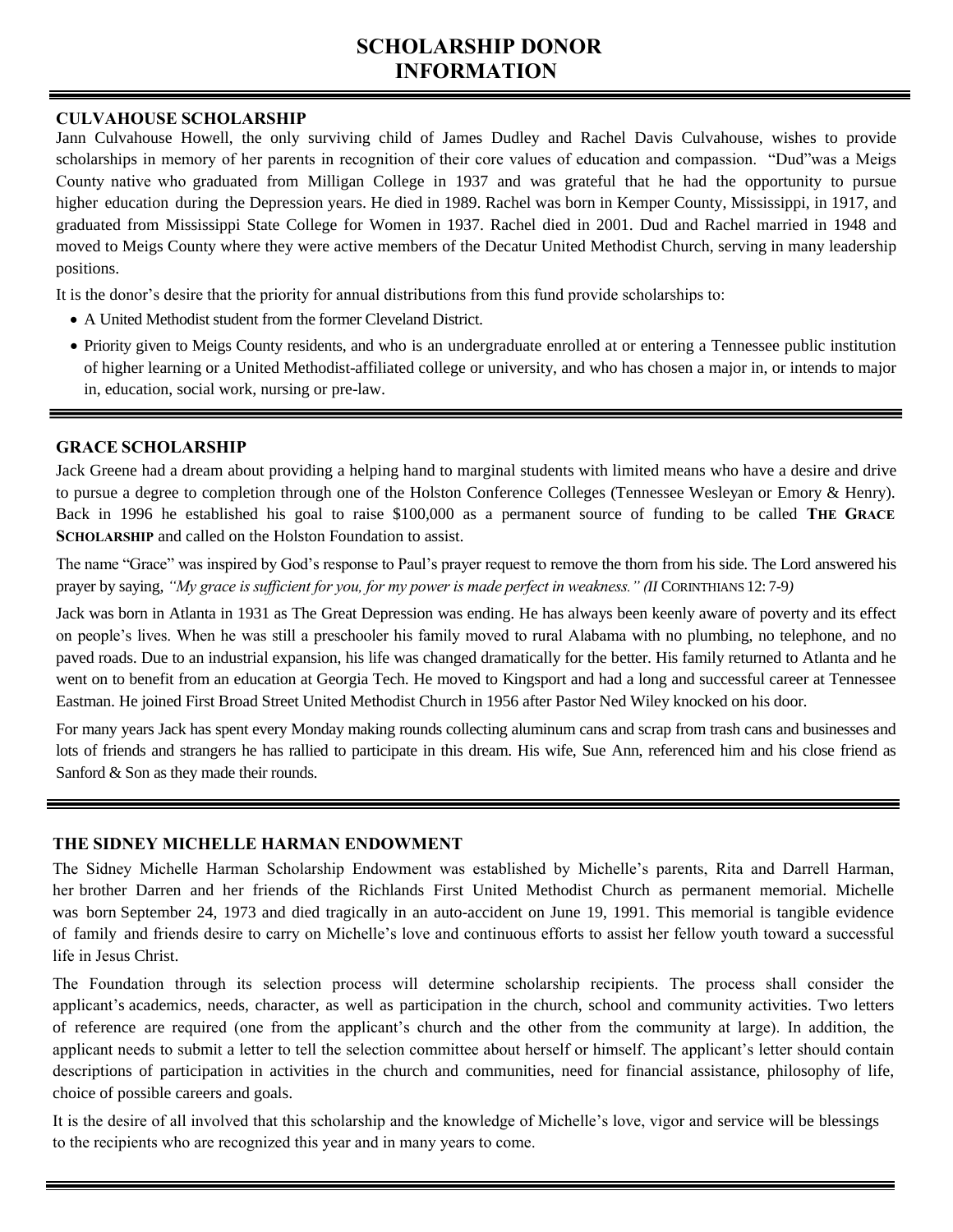#### **MARGARET GRIZZELL LOVING**

Margaret Grizzell Loving of Bristol, Tennessee, died in 1995 and established this trust with the Holston Foundation as a permanent fund to support scholarships for deserving students in the Holston Conference of The United Methodist Church. The Foundation's Grant Committee oversees the stewardship and distribution of funds from the Loving Trust. Scholarship funds from the Loving Trust are divided annually between Emory & Henry College and Tennessee Wesleyan University for deserving students based on qualifications, abilities, and financial need. The Foundation will make these awards each year based upon the amount of funds available and the individuals selected as scholarship recipients. Priority should be given to students affiliated with a United Methodist Church in the Holston Annual Conference. Mrs. Loving's generosity and concern for students has set a marvelous example of Christian philanthropy, which will benefit others in perpetuity. Students selected t[o receive](http://holston.org/about/agencies-institutions/holsto/higher-education-scholarships/staff/) Loving Scholarships from the Holston Conference are encouraged to write a note of appreciation to the Foundation's Board of Directors.

#### **VERNA BRADLEY MCLAIN SCHOLARSHIP**

Verna McLain is an active member of Church Street United Methodist Church, Knoxville, Tennessee. She was the last of eight children born to her parents in Elizabethton, Tennessee. There she was active as a youth singing in the choir at First Methodist Church and assisted the Director of Christian Education.

Verna knew she wanted to attend college. In an act of grace and generosity, a member of the Men's Bible Class at the church offered her a small scholarship with the condition that she attend a Holston Conference College. She attended Hiwassee College.

After Hiwassee, she received another scholarship to attend Emory & Henry College. She thrived there, as well, as editor of the newspaper, assisted with the yearbook, and was active in many activities. After graduation she went to Brazil for three years, where she taught school under the auspices of the Board of Global Ministries. When she returned home to the United States, she earned her MSW in Social Work at the University of Tennessee.

When Verna's first husband died in 2000, she realized that due to hard work they had accumulated sufficient assets to allow her to consider helping young people in need to achieve their live goals. The small Bible class in Elizabethton was there for her, and it is her prayer that this fund will make a lasting impact by inspiring and assisting young people to attend Emory & Henry College.

- This scholarship will be awarded to students attending Emory & Henry College.
- Priority will be given to students affiliated with a United Methodist College within the bounds of Holston Conference.

The Holston Conference Grants Committee will make final selection and notify recipient. Scholarship will be mailed directly to Financial Aid Department of the college by early September.

#### **EDITH LEMING SKINROOD SCHOLARSHIP**

Edith loved culture, art, poetry, and many of the finer things in life, but she never forgot her roots and upbringing in Tennessee. She graduated from Hiwassee College in 1933. She taught school for a few years before taking a position as the assistant to Program Director at the Knoxville YMCA. As World War II began, she worked with the YMCA's USO and Red Cross program providing social programs and activities for service men and women on leave near their bases. In her will she created scholarships at Whittenburg College, West Point, and one in the Holston Foundation that will benefit:

 United Methodist Church students from East Tennessee attending Emory & Henry College or Tennessee Wesleyan University who have a GPA of 3.0 or higher. The student must be a legal United States Citizen and may receive subsequent support as long as they maintain a 3.0 GPA.

Edith continued like the Energizer bunny through an active lifestyle with family and friends before her own passing in 2007. She was 'til the end a lady! Although Edith never had children of her own, she is survived by numerous nieces, nephews, cousins, stepchildren, and step grandchildren who she loved and who loved her. Nieces, Carolyn Chrisman and Karen Graves, served as co-executors of her estate and helped to follow through on her final wishes to help young people receive an education as part of her lasting legacy.